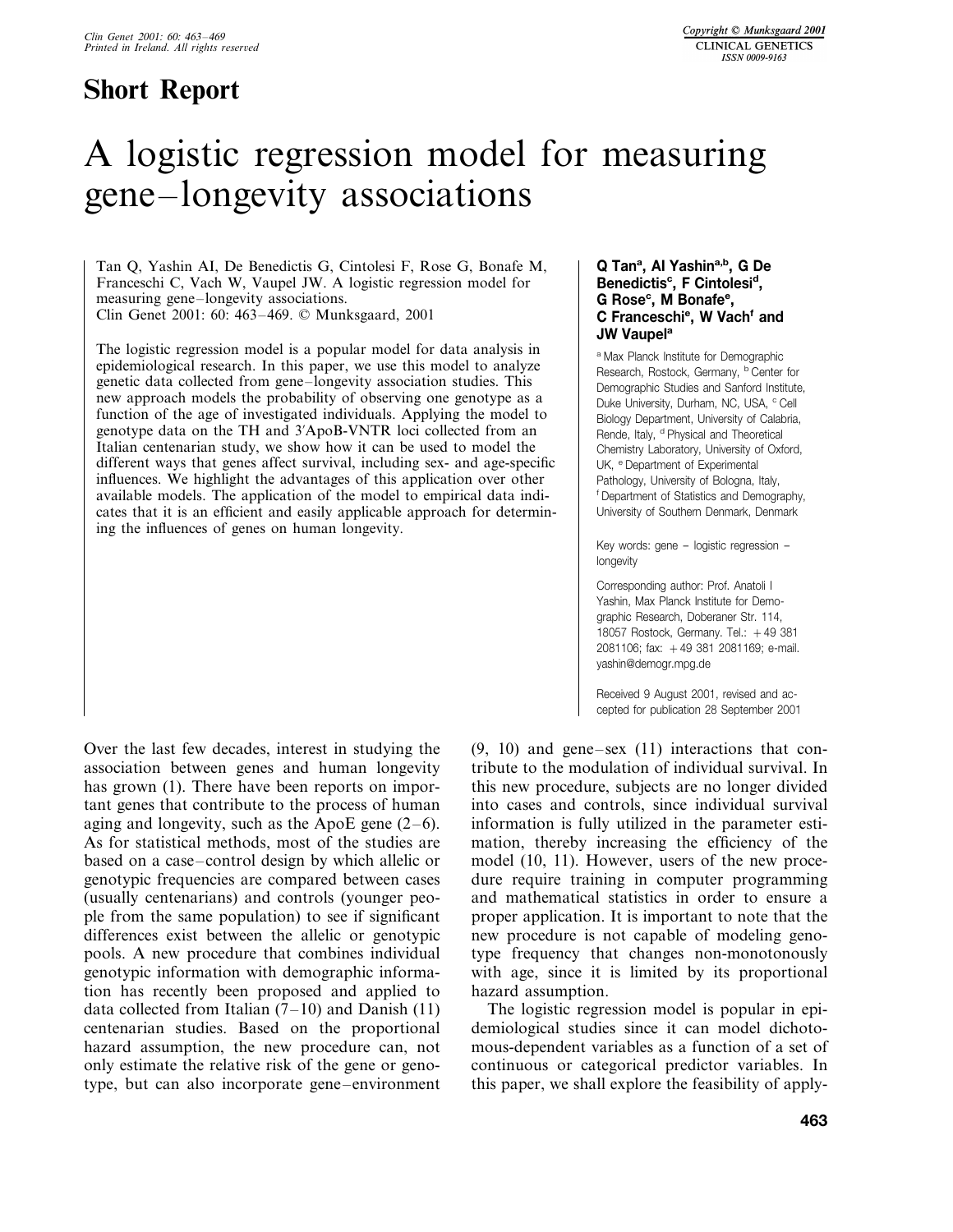#### **Tan et al.**

ing the logistic regression model to estimate the probability of observing one genotype as a function of age, assuming that frequency of the genotype that affects individual survival should change in the genotypic pool with advancing age. Empirical data taken from an Italian centenarian study (12, 13) will be used to show how the model can be implemented to cope with different situations concerning the observed age-related pattern of the genotype frequency. In the Discussion section we compare this model with other models that are in use in gene–longevity association studies and highlight the important features of the present application.

#### **Materials and methods**

Data

The individual genotype information is taken from a multicentric longevity study that was started in 1995 in Italy. A total of 12 polymorphic loci were analyzed (10, 12, 13). In this paper, we select two highly polymorphic markers, HUMTHO.1-STR at the tyrosine hydroxylase (TH) locus and 3'APOB-VNTR at the apolipoprotein B (APOB) locus, in order to demonstrate how the model can be manipulated to deal with different patterns of gene action. The HUMTHO.1-STR dataset comprised 555 genotypic records from two groups of subjects: 197 centenarians and 358 individuals aged 10–84. The 3'APOB-VNTR dataset comprised 787 genotypic records from two groups of subjects: 190 centenarians and 597 individuals aged 10–84. Details on the criteria of recruitment and on the molecular genotyping procedures are provided in De Benedictis et al. (12–14).

The HUMTHO.1-STR polymorphism included six alleles varying from 6 to 11 repeats of the (*AAGT*) core sequence (alleles 6, 7, 8, 9, 10, 11). The 3'APOB-VNTR polymorphism included 15 alleles varying from 26 to 55 repeats of a dimeric AT-rich core sequence (basic repeat unit of 15 bp). According to size and frequency patterns (13), 3' APOB-VNTR alleles were grouped into three categories, Small (S; less than 35 repeats), Medium (M; 35–39 repeats), and Large (L; more than 39 repeats).

### Method

*The basic model*. If a genotype is associated with individual survival, the probability of observing it in a population in Hardy–Weinberg equilibrium should change with increasing age as a result of survival selection. In this case, we can introduce the logistic regression to model the probability of

$$
Pr(G = 1) = \frac{1}{1 + exp[-(\beta_0 + \beta_1 x)]}
$$
(1)

In [1], G denotes the genotype in question. For an individual carrying the genotype  $G = 1$ , otherwise  $G = 0$ .  $\beta_0$  and  $\beta_1$  are parameters to be estimated, x is the age of the subject at the time of the study. In [1], the gene longevity association is determined by testing H<sub>0</sub>:  $\beta_1=0$ . Once the coefficients in [1],  $\beta_0$ and  $\beta_1$ , are estimated one can calculate the probability that carriers of the genotype can be found in a population aged x, i.e., the genotype frequency at age x. If the gene does not affect individual survival, i.e.,  $\beta_1 = 0$ , then [1] becomes

$$
Pr(G = 1) = \frac{1}{1 + exp(-\beta_0)}
$$
 (2)

a constant that represents the initial frequency of the gene and that does not depend on x. [2] can be used to calculate the gene frequency at birth since it is a special case of [1] when x is zero. When  $\beta_0$  is zero in [2],  $Pr(G = 1) = 0.5$ . This means that a test of the constant  $\beta_0=0$  is equivalent to a test of  $Pr(G=1)=0.5$ . Thus, the significant test on the constant usually ignored by most traditional regression analysis is of some special meaning in this application. Rewriting [1] in the logit form and substituting  $Pr(G=1)$  with p for simplicity, we have

$$
\ln \frac{p}{1-p} = \beta_0 + \beta_1 x \tag{3}
$$

In [3], a significantly positive  $\beta_1$  increases the probability of observing carriers of the genotype as age x increases. Likewise, a significantly negative  $\beta_1$ reduces such probability with advancing age x.

*Modeling sex*-*specific effect*. By specifying two different  $\beta_1$ s for males ( $\beta_{1,m}$ ) and for females ( $\beta_{1,f}$ ), one can try to find sex-specific effects or gene–sex interactions for the gene of interest. When we are dealing with autosomal genes,  $\beta_0$  should be the same for both sexes since it represents gene frequency at birth. Then we have

$$
\ln \frac{p}{1-p} = \beta_0 + \beta_{1,m} xU + \beta_{1,f} x(1-U)
$$
 (4)

In [4], U is an indicator for sex,  $U = 1$  for males and 0 for females. After fitting the model, one needs to check if the two sex-specific parameters,  $\beta_{1,m}$  and  $\beta_{1,f}$  are statistically different or not. This can be done by comparing the parameter estimates with a consideration of their standard errors.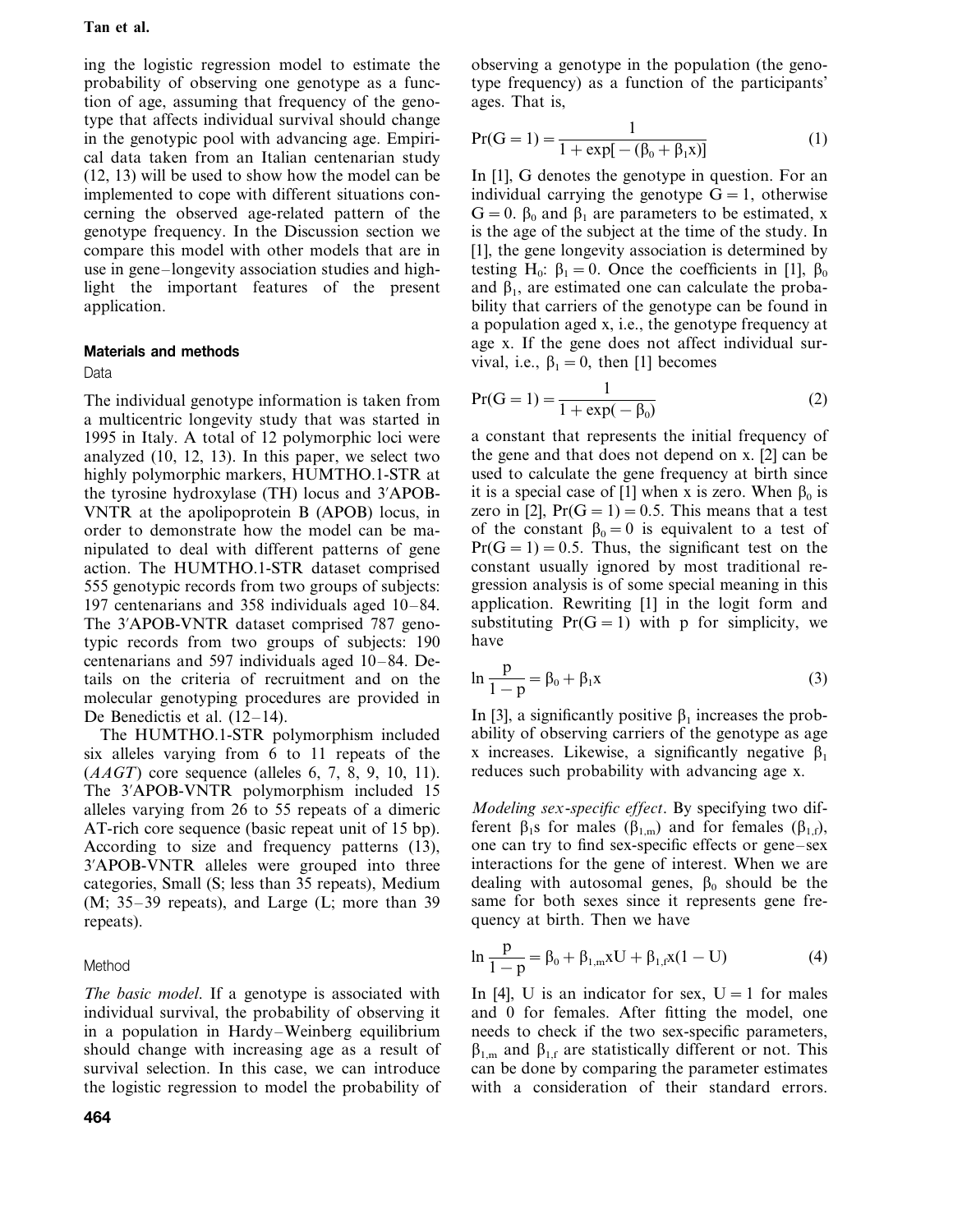When  $\beta_{1,m}$  and  $\beta_{1,f}$  are significantly different, we know that the effect of the gene is sex-dependent. Otherwise, we say that, as revealed by the data, there is not enough evidence to show that the gene has a sex-specific influence on survival. In this case, we can simply combine data for the two sexes and fit [3].

*Modeling age*-*specific effect*. In case of a non-linear relationship in [3], new function forms for x can be added to the left-hand side of the equation. Since only one independent variable is considered, age x, the non-linear relationship can be approached by a polynomial model, in that [3] can be rewritten as

$$
\ln \frac{p}{1-p} = \beta_0 + \sum_{i=1}^{k} \beta_i x^i
$$
 (5)

However, the k-order polynomial model in [5] means that there will be  $k+1$  parameters to be estimated. When sample size is small, an effort needs to be made to limit the number of parameters. In our application, we add to [3] a new term with coefficient  $\beta_2$  and non-linear transformation of x, i.e.

$$
\ln \frac{p}{1-p} = \beta_0 + \beta_1 x + \beta_2 x^k
$$
 (6)

In [6], k transforms the variable x to satisfy the non-linear relationship. A proper k has to be chosen to ensure the maximum likelihood of the observed data. One has to notice that when such a k is chosen, the remaining parameters are then maximized via a maximum likelihood estimate (MLE). In this case, the standard errors on the remaining parameters would be underestimated. One needs to be careful when making a conclusion on a parameter concerning its significance level. In principle, all of the parameters should be estimated in the likelihood framework, especially when a large sample size is available.

By examining the statistical significant level of  $\beta_2$ , one can decide if the model with an age-specific effect is necessary. When k is an MLE, the likelihood ratio tests with 2 degrees of freedom could also be used to determine if the model with agespecific effects is appropriate, since as one can see model [6] and model [3] are fully nested.

*The odds ratio*. An important parameter in the logistic regression is the odds ratio, which provides information about the relationship of the predictor variable to the dependent variable. Note that the left-hand sides of [3] and [6] are natural logs of the odds  $p/(1-p)$ . The odds by definition are the ratio of the probability of observing the genotype divided by the probability that the genotype is not observed. In [3], the odds ratio of age x to age x−1 can be calculated as

$$
OR_{x/x-1} = \frac{e^{\beta_0 + \beta_1 x}}{e^{\beta_0 + \beta_1 (x-1)}} = e^{\beta_1}
$$
 (7)

The odds ratio calculated from [7] is independent of age x, which means that the genotype has a constant influence on life span over all ages. This is similar to the situation with the proportional hazard model, which assumes that the relative risk of one observed genotype is proportional to the baseline hazard function  $(7-10)$ . In the same manner, we can calculate the odds ratio for [6] as

OR<sub>x/x-1</sub> = 
$$
\frac{e^{\beta_0 + \beta_1 x + \beta_2 x^k}}{e^{\beta_0 + \beta_1 (x-1) + \beta_2 (x-1)^k}} = e^{\beta_1 + \beta_2 (x^k - (x-1)^k)}
$$
(8)

This time it depends not only on the coefficient  $\beta_1$ , but it is also a function of age x. Such a relationship is important since there is evidence in longevity studies indicating that some genes can function differently at different ages (2, 13). The age-specific gene action is in accordance with the evolutionary theory of aging, cf. antagonistic pleiotropy. With the relationship in [8] it is possible to model the non-monotonous age dependence of genotype frequency. This important feature of the application will be demonstrated later in data analysis of the ApoB gene.

We used standard SPSS9.0 software for the logistic regression and Axum5.0 (15) for graphic presentations.

#### **Results**

Before fitting the model, we plotted genotype frequency by age to see if a non-monotonous pattern of age dependence exits. This can help to decide whether model [3] or model [6] is the proper choice. Grouping individuals according to their age at the time of participation and calculating the gene frequency for each group, no extraordinary pattern was found for polymophisms at the TH locus. This indicates that a linear model could be applied. We first fit [4] to the data in order to see if there is any sex-dependent effect from each of the alleles. In fitting the model we define the event as a carrier of the allele. The results in Table 1 show that there is only one allele, TH10, with significant influence on females ( $p = 0.002$ ) but not on males (p = 0.288). However, when we compare  $\beta_{1,f}$  with  $\beta_{1,m}$  from the fit, they are not statistically different. At this point, we cannot conclude that there is a sex-specific effect from this allele. In Table 1, we only show the estimates with standard errors for  $\beta_0$ since it makes no sense to test its statistical signifi-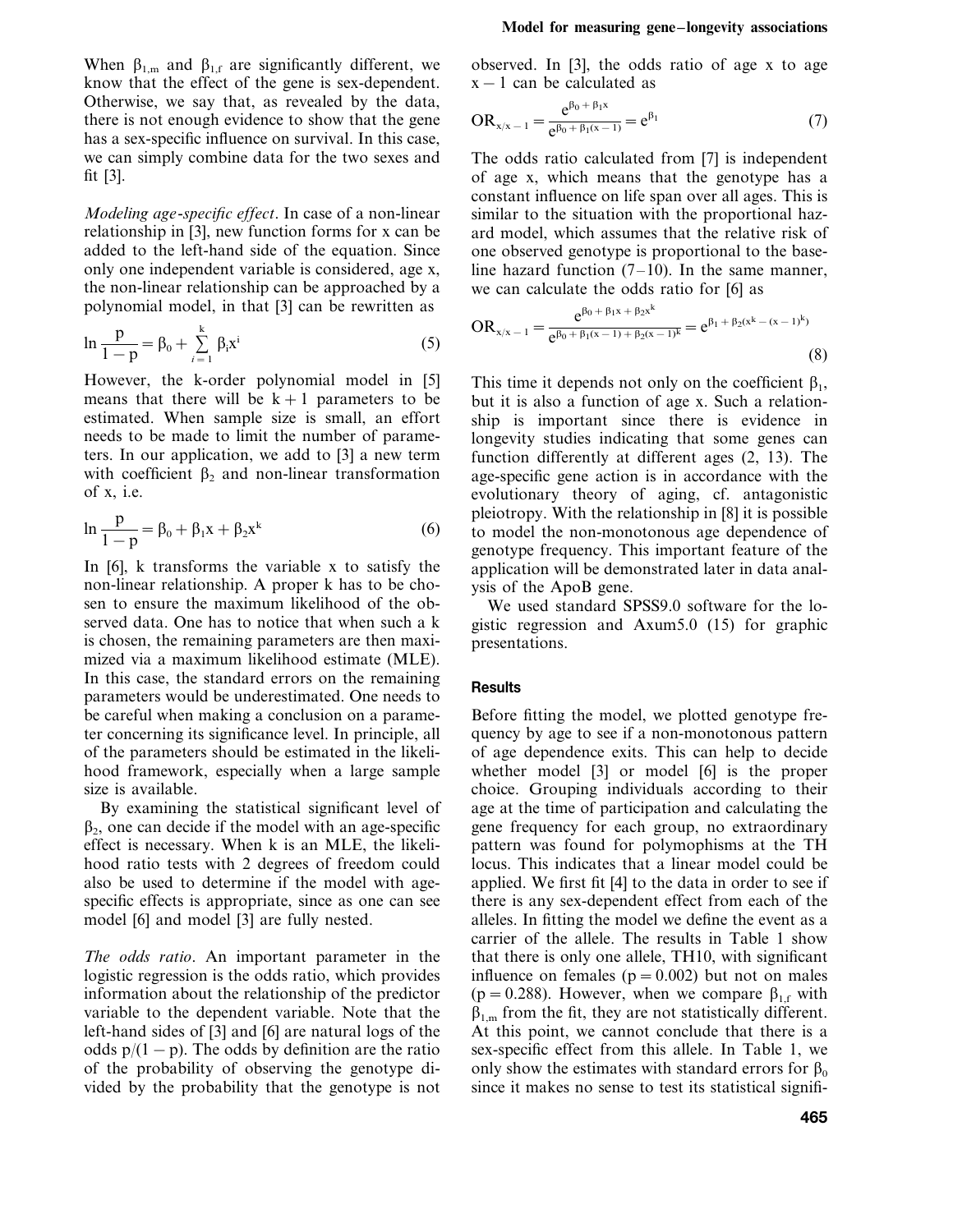Table 1. Parameter estimates for TH gene allele carriers by sex

| Allele           | $\beta_0$ | <b>SE</b> | $\beta_{1.m}$ | <b>SE</b> |       | $\beta_{1,f}$ | <b>SE</b> |       |
|------------------|-----------|-----------|---------------|-----------|-------|---------------|-----------|-------|
| THO <sub>6</sub> | $-0.132$  | 0.175     | 0.001         | 0.003     | 0.680 | $-0.001$      | 0.003     | 0.715 |
| THO7             | $-0.536$  | 0.185     | $-0.004$      | 0.004     | 0.315 | $-0.004$      | 0.003     | 0.191 |
| THO <sub>8</sub> | $-1.384$  | 0.215     | 0.005         | 0.004     | 0.218 | $-0.001$      | 0.003     | 0.728 |
| THO <sub>9</sub> | $-0.212$  | 0.178     | $-0.005$      | 0.003     | 0.184 | $-0.005$      | 0.003     | 0.057 |
| <b>THO10</b>     | $-0.867$  | 0.185     | 0.004         | 0.003     | 0.288 | 0.008         | 0.003     | 0.002 |
| <b>THO11</b>     | $-2.788$  | 0.398     | $-0.009$      | 0.009     | 0.336 | $-0.001$      | 0.006     | 0.883 |

cance. Knowing there is no sex-dependent effect, we then fit [3] to the combined data. The results are presented in Table 2. Again, we see that only allele 10 manifests a significant affect that favors the carrier's survival ( $p = 0.006$ ). By redefining the event as homozygote of one allele, we can use [3] to detect if there is recessive effect from that allele. However, before fitting the model, one has to make sure that the corresponding heterozygous genotype has no effect. This is true for all the other alleles except TH10 in Tables 1 and 2. We fitted [3] to alleles 6, 7, 8, 9, and 11 homozygotes but only allele 9 showed  $\beta_1 = -0.020$  with a p value of 0.024, which means allele 9 homozygote tends to be an unfavorable genotype. Unfortunately, when multiple comparisons are considered, this p value is beyond significance.

According to [7], the odds ratio for two adjacent ages can be calculated as  $e^{7.2e-3} = 1.007$  for allele 10. One can see that the odds ratio is only trivial since it is very close to one. However, one has to bear in mind that it only stands for an age interval of 1 year. If one considers an interval of 30 years, we then have

$$
OR_{x/x - 30} = \frac{e^{\beta_0 + \beta_1 x}}{e^{\beta_0 + \beta_1(x - 30)}} = e^{30\beta_1}
$$

in accordance with [7]. In this case, the odds ratios for allele 10 carriers will be 1.241, which represents quite remarkable changes in its frequencies.

In Table 2, we also calculated the frequencies of carriers at birth  $(p_0)$  concerning each allele using [2]. Note that it does not represent the proportion of carriers in the population as a whole when the corresponding allele is associated with survival. In this case, the carrier's proportion in a given population depends on the age structure of the population. With known frequency of carriers at birth, one can calculate the allele frequency easily, using the relationship between the frequency of carriers (p) and frequency of the allele  $(p')$ . From Table 2, we have  $p = 2p'(1-p') + p'^2 = \underline{1 - (1 - p')^2}$ . Rearranging it, we have  $p' = 1 - \sqrt{1 - p}$ . Consider allele 10, for example, the allele frequency is  $1 - \sqrt{1 - 0.289} = 0.157$ . By introducing the

parameter estimates into [1], one can calculate the proportion of carriers as a function of age x, as shown in Fig. 1. For comparison, we plotted the frequencies for allele 8 carriers in Fig. 1a, which does not show a significant association with longevity (Table 2). The estimated frequency is almost constant over age. In contrast, both the observed and the estimated frequencies of carriers of allele 10 increase with age in Fig. 1b.

In Tables 1 and 2, we observe only one significant allele (allele 10). One could argue that it could be a result of chance since there are many tests conducted in each table. In this case, the significance level should be adjusted using Bonferroni's correction in order to avoid false positive results. In Table 1, there are a total of 12 tests concerning the effects of the six alleles in both sexes. The new significance level is adjusted as  $1-(1-0.05)^{1/12}=$ 0.004. The p value for allele 10 in females is 0.002, which means that it is still significant even after adjustment. In Table 2, we have conducted six tests each for one allele. Then we have  $1-(1-0.05)^{1/6}=0.009$  as the new significance level. Again, we see that the p value obtained from Table 2 (0.006) is smaller than the adjusted threshold meaning a statistical significance.

An analysis of the 3'APOB-VNTR polymorphism by De Benedictis et al. (13) revealed a significant convex trajectory of the S/S genotype frequency by age. Here, we fitted model [6] to the 3' APOB-VNTR S/S genotype by choosing different values for parameter k in order to ensure the best fit of the model. The highest likelihood was achieved when k was set to 1.1 with a log likelihood of  $-139.2695$ . The estimated coefficients are

Table 2. Parameter estimates for TH gene alleles for combined data

| Allele                                                                                                         | $\beta_{\odot}$                                                      | р                                                  | β,                                                                           | р                                                  | $p_0$                                              |
|----------------------------------------------------------------------------------------------------------------|----------------------------------------------------------------------|----------------------------------------------------|------------------------------------------------------------------------------|----------------------------------------------------|----------------------------------------------------|
| THO <sub>6</sub><br>TH <sub>O</sub> 7<br>THO <sub>8</sub><br>TH <sub>O</sub> 9<br><b>THO10</b><br><b>THO11</b> | $-0.031$<br>$-0.535$<br>$-1.345$<br>$-0.208$<br>$-0.902$<br>$-2.852$ | 0.841<br>0.004<br>0.000<br>0.241<br>0.000<br>0.000 | $-9.6e-5$<br>$-3.7e-3$<br>$4.0e - 4$<br>$-5.1e-3$<br>$7.2e - 3$<br>$-2.1e-3$ | 0.403<br>0.181<br>0.895<br>0.057<br>0.006<br>0.727 | 0.492<br>0.369<br>0.207<br>0.448<br>0.289<br>0.055 |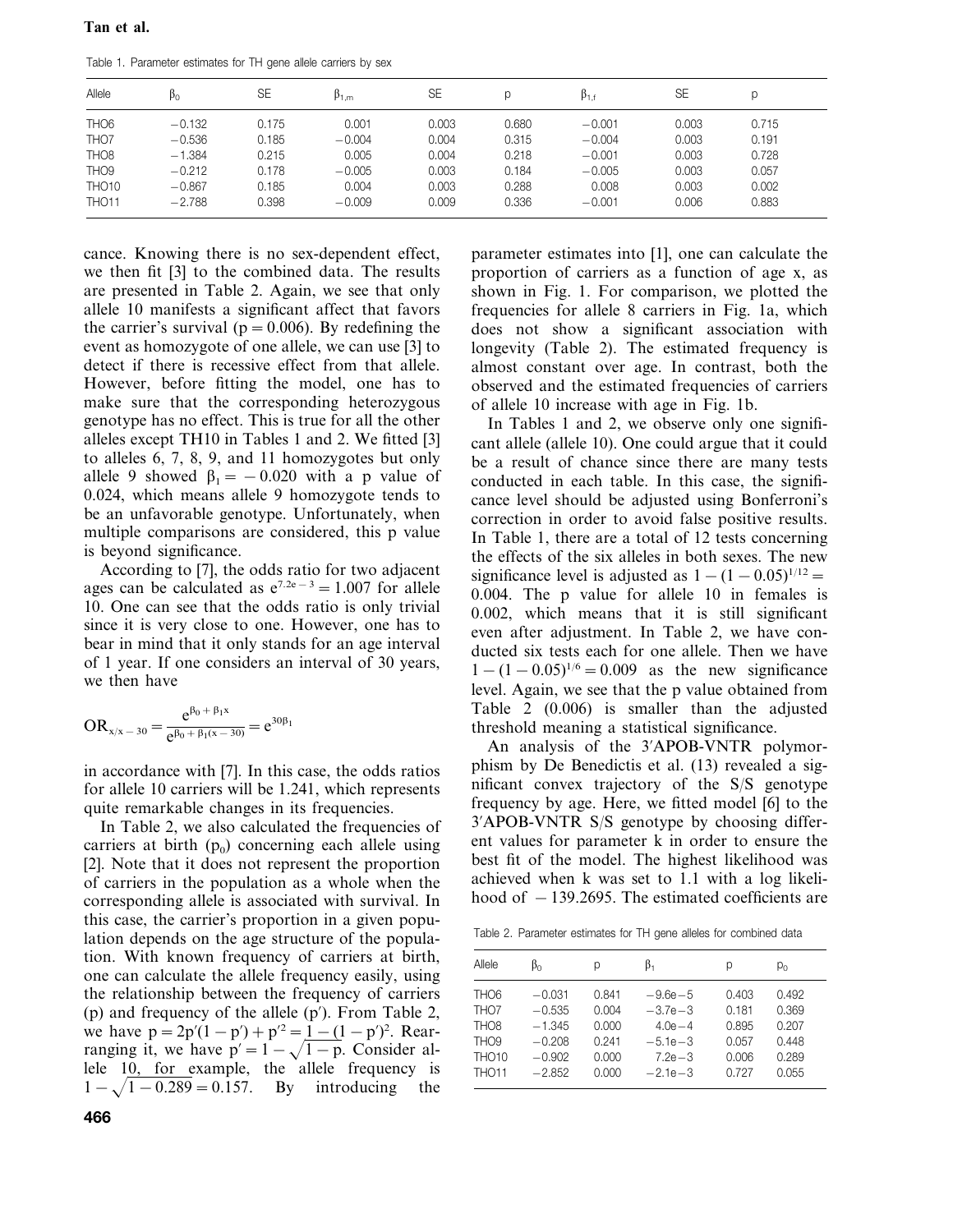

*Fig*. 1. The observed (dash-dotted) and the estimated (solid) frequencies for (a) TH8 and (b) TH10 carriers. The estimated genotype frequency for TH8 carriers does not show significant increase. However, there is a substantially linearly increase in the frequency for TH10 carriers.

 $\beta_0 = -4.864$  (SE = 1.226, p = 0.00),  $\beta_1 = 0.549$  $(SE = 0.272, p = 0.043)$ , and  $\beta_2 = -0.342$  (SE = 0.166,  $p = 0.040$ ). All the coefficients are significant, but the linear and non-linear parameters have opposite signs  $(\beta_1$  positive and  $\beta_2$  negative). In Fig. 2, we plotted the observed and estimated frequencies of the S/S genotype carriers by age. One can see that the genotype frequency increases at early ages, reaches a peak at middle age, and then begins to decrease after about the age of 50. The observed non-monotonous trajectory is well captured by the fitted convex curve.

#### **Discussion**

The application of the logistic regression model has shown that this model can be a very useful tool for analyzing genetic data for the study of human longevity. However, there are some special features

#### **Model for measuring gene–longevity associations**

of the model that must be taken into account when applying it. First, the strategy of modeling genotype frequency as a function of age requires only individual genotype and age at the time of participation, perhaps together with other covariates. The model can be applied to data collected from crosssectional investigations. No follow-up is necessary. Second, the logistic regression model in this application is consequently merely an association test. In this situation, the result can be affected by intrapopulation heterogeneity in allele frequency (16, 17). As was the case for the case–control design, ethnic origin should be carefully controlled in the sampling process in order to avoid spurious conclusions.

A comparison of the differences among the major models that are in use in gene longevity studies is called for. Similar to the recently proposed relative risk model  $(7-11)$ , the logistic regression model makes full use of individual survival information and thus achieves a higher level of efficiency than the popular gene frequency method, which relies on a simple case–control design. Like the relative risk model, no specific age concentration in the sampling is necessary, although extremely long-lived individuals are essential in order to achieve the goal of the study. Both the logistic regression and the relative risk models can estimate initial gene frequency. Instead of directly estimating a frequency parameter, however, the initial frequency in the logistic approach is calculated using [3] and setting age x to zero.

Instead of modeling frequency as a dependent variable, one can approach the task the other way



*Fig*. <sup>2</sup>. The observed (dash-dotted) and the estimated (solid) frequencies for 3'ApoB-VNTR S/S genotype. Instead of a monotonous pattern, the frequency for 3'ApoB-VNTR S/S genotype increases at early ages but decreases after about age 45.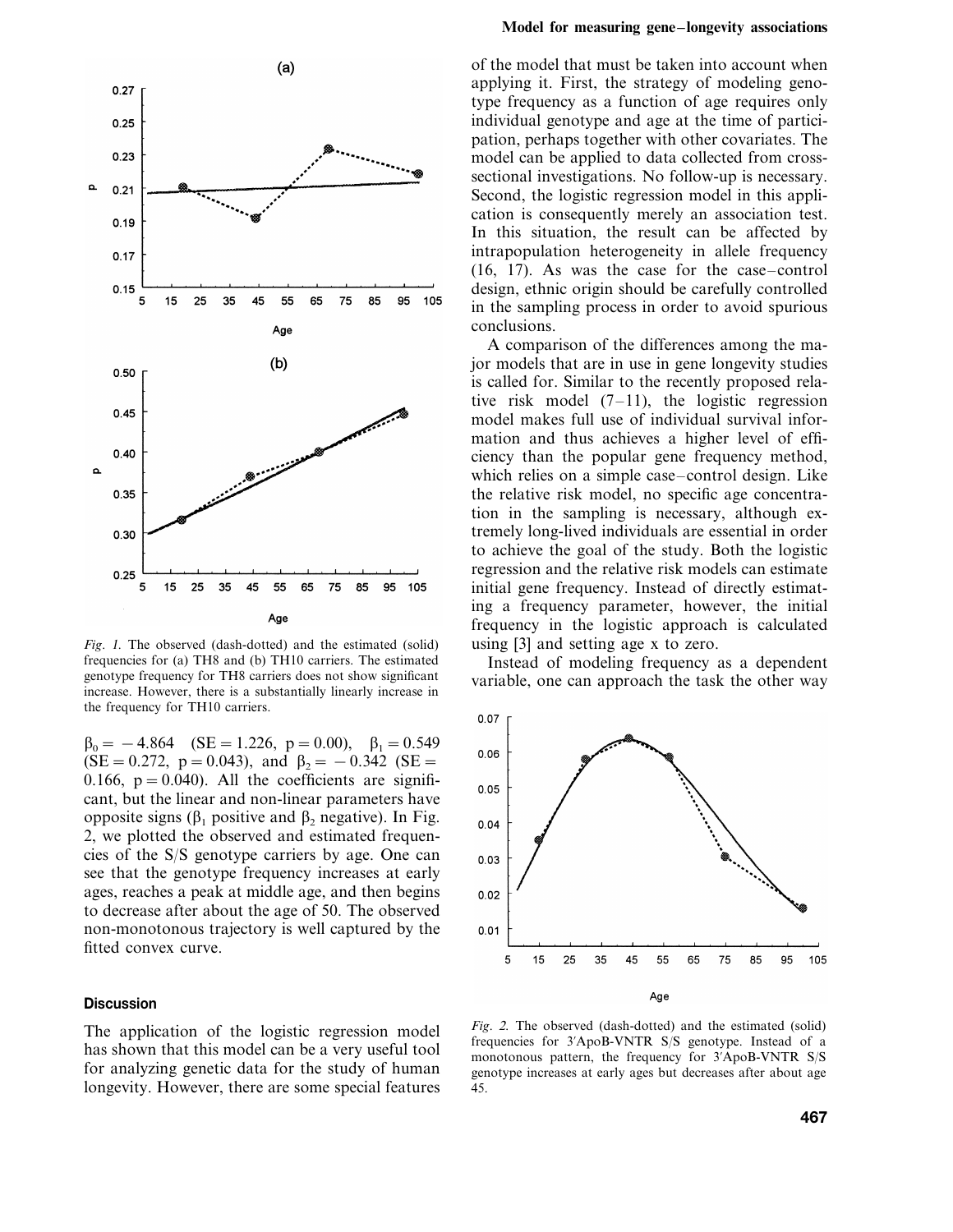around and model the age of participants as a dependent variable by assigning a value of '1' to centenarians '0' to the control group and setting genotype and other covariates as independent variables. However, as was the case for the gene frequency method based on case–control design, this approach does not make full use of the survival information since it divides individuals into two groups although life span is a continuous trait. Consequently, one cannot explore the frequency trajectory of the genotype by age and the important pattern as revealed in Fig. 2 could be missed.

Indeed, one striking advantage of the logistic regression approach is the capacity to model the non-monotonous pattern of the observed genotype frequency as illustrated in the analysis of the 3'ApoB-VNTR S/S genotype. As is shown by [7], the odds ratio estimated from the logistic approach can be compared to a risk estimate from the relative risk model. The odds ratio can, however, also be derived as a function of individual age [8], depending on the model specification. The 3'ApoB-VNTR S/S genotype in this application provides a very good example of this. In accordance with [8], the odds ratio for comparing age 45 with age 15 can be written as

$$
OR_{45/15} = \frac{e^{\beta_0 + \beta_1 \times 45 + \beta_2 \times 45^{1.1}}}{e^{\beta_0 + \beta_1 \times 15 + \beta_2 \times 15^{1.1}}} = e^{\beta_1 \times 30 + \beta_2(45^{1.1} - 15^{1.1})}
$$
  
= 3.373

Likewise, the odds ratio comparing age 100 with age 45 is

OR<sub>100/45</sub> = 
$$
\frac{e^{\beta_0 + \beta_1 \times 100 + \beta_2 \times 100^{1.1}}}{e^{\beta_0 + \beta_1 \times 45 + \beta_2 \times 45^{1.1}}} = e^{\beta_1 \times 56 + \beta_2(100^{1.1} - 45^{1.1})}
$$
  
= 0.383

Obviously, there is more than a threefold increase in the probability of observing carriers versus noncarriers of the genotype from age 15 to 45. In contrast, there was a 260% decrease in this probability from age 45 to 100. The numbers indicate that the same genotype conveys beneficial effects at early ages only to exhibit harmful affects after the age of reproduction. The age-dependent odds ratio is of sound biological significance. The important evolutionary theory of aging based on antagonistic pleiotrapy predicts age-dependent genetic influences on survival as a result of the weak selection of late-acting deleterious genes due to the termination of reproduction. In our example, the central role played by the 3'ApoB-VNTR gene in cell cholesterol homeostasis (which is functional in membrane synthesis as well as in steroid hormonogenesis) may explain the age-related effect of the 3' ApoB-VNTR locus on survival.

One has to be aware that when the model is applied to cross-sectional data, the effect of certain genotype could be overestimated due to genotype frequency change in the population as selection goes on especially for an allele that is not fully recessive. However, it is unlikely that a big change in frequency could happen in a few generations.

The logistic regression model can easily be employed using standard statistical packages in popular use. The implementation requires no special training in computer programming, which makes the approach highly convenient. We believe that such an approach should definitely replace the conventional gene frequency method. It will help researchers to work more efficiently in their data analysis and thus promote progress in the genetic study of human longevity.

#### **Acknowledgements**

This work was partly supported by the Italian Ministry of University and Technological & Scientific Research 2000– 2002 project, 'Genetic Determinants in Human Longevity', by Instituto Nazionale Riposo Cura Anziani (INRCA), Ancona, Italy, and by grant P01 AG08761-01 from the National Institute of Health/National Institute on Aging. The authors are grateful to Jinhua Zhao from the Department of Psychological Medicine, Institute of Psychiatry, St. Bartholomew's and the Royal London School of Medicine and Dentistry for useful discussions and to Dr. Karl Brehmer for help in preparing the paper.

#### **References**

- 1. De Benedictis G, Tan Q, Jeune B et al. Recent advances in human gene-longevity association studies. Mech Aging Develop 2001: 122: 909–920.
- 2. Schachter F, Faure-Delaneff L, Guenot F et al. Genetic associations with human longevity at the APOE and ACE loci. Nat Genet 1994: 6: 29–32.
- 3. Kervinen K, Savolainen MJ, Salokannel J et al. Apolipoprotein E and B polymorphisms – longevity factors assessed in nonagenarians. Atherosclerosis 1994: 105 (1): 89–95.
- 4. Louhija J, Miettinen HE, Kontula K, Tikkanen MJ, Miettinen TA, Tilvis RS. Aging and genetic variation of plasma apolipoproteins. Relative loss of the apolipoprotein E4 phenotype in centenarians. Arterioscler Thromb 1994: 14 (7): 1084–1089.
- 5. Zhang JG, Ma YX, Wang CF et al. Apolipoprotein E and longevity among Han Chinese population. Mech Aging Develop 1998: 104: 159–167.
- 6. Gerdes LU, Jeune B, Ranberg KA, Nybo H, Vaupel JW. Estimation of apolipoprotein E genotype-specific relative mortality risks from the distribution of genotypes in centenarians and middle-aged men: apolipoprotein E gene is a "frailty gene," not a "longevity gene". Genet Epidemiol 2000: 19 (3): 202–210.
- 7. Yashin AI, Vaupel JW, Andreev KF et al. Combining genetic and demographic information in population studies of aging and longevity. J Epidemiol Biostat 1998: 3: 289–294.